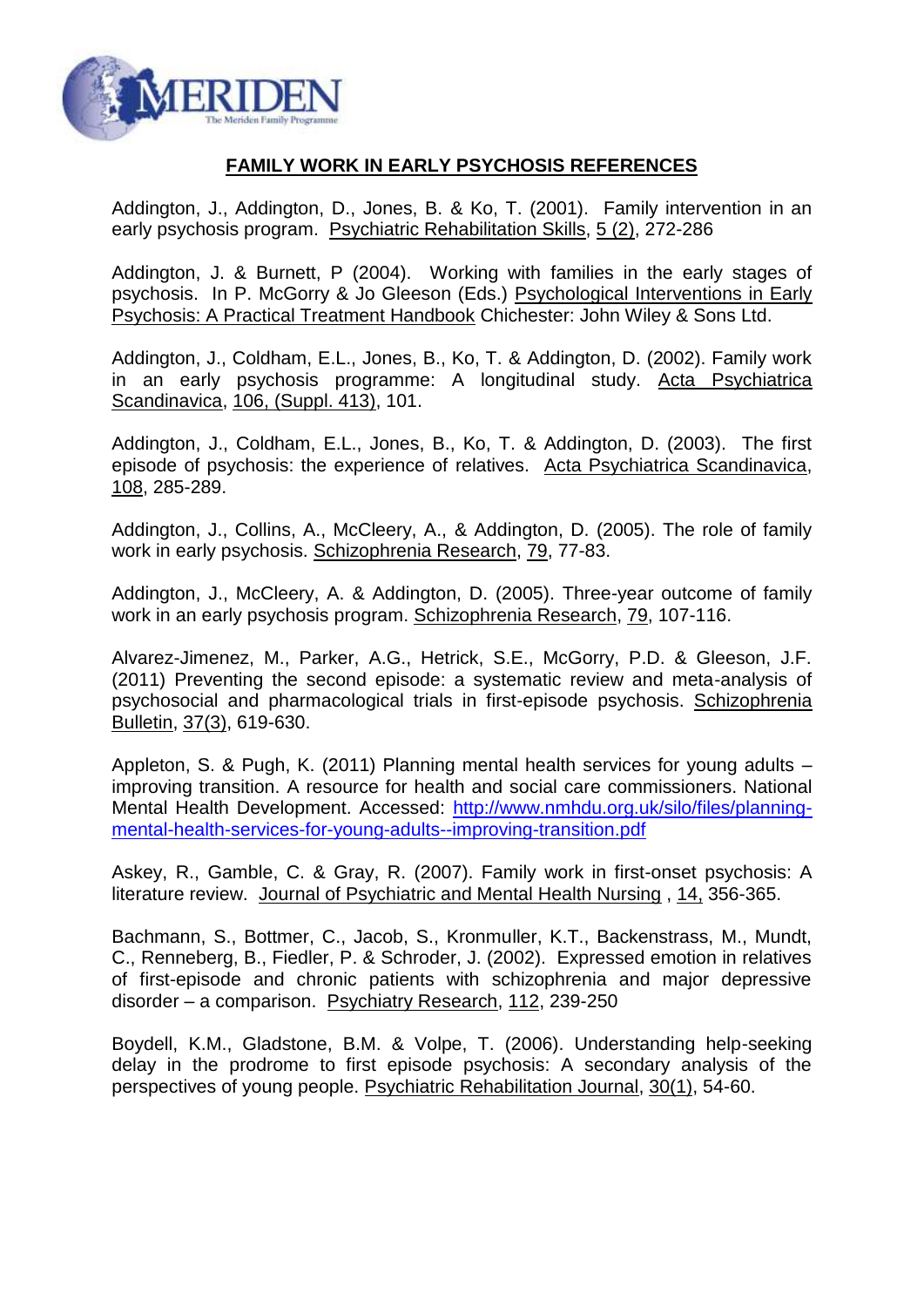Bird, V., Premkumar, P., Kendall, T., Whittington, C., Mitchell, J. & Kuipers, E. (2010) Early intervention services, cognitive-behavioural therapy and family intervention in early psychosis: systematic review. The British Journal of Psychiatry, 197, 350-356.**\***

Brabban, A. & Kelly, M. (2006). Training in Psychosocial Interventions within Early Psychosis Teams: A National Survey. NIMHE/CSIP National PSI Implementation Group.

Breitborde, N.J.K., Woods, S.W. & Srihari, V.H. (2009) Multifamily Psychoeducation for First-Episode Psychosis: A Cost-Effectiveness Analysis. Psychiatric Services, 60(11), 1477-83

Brent, B.K., Giuliano, A.J., Zimmet, S.V., Keshavan, M.S. & Seidman, L.J. (2011) Insight into illness in patients and caregivers during early psychosis: A pilot study. Schizophrenia Research, 127(1-3), 100-106.

Brotherson, M.J., Summers, J.A., Naig, L.A., Kyzar, K., Friend, A., Epley, P., Gotto IV, G.S. & Turnbull, A.P. (2010) Partnership patterns: addressing emotional needs in early intervention. Topics in Early Childhood Special Education, 30(1), 32-45

Browning, S., Corrigall, R., Garety, P., Emsley, R. & Jolley, S. (2013) Psychological interventions for adolescent psychosis: A pilot controlled trial in routine care. *European Psychiatry*, [http://dx.doi.org/10.1016/j.eurpsy.2013.05.008.](http://dx.doi.org/10.1016/j.eurpsy.2013.05.008)

Bruce, E.J. & Schulz, C.L. (2001). Nonfinite Grief and Loss. A Psychoeducational Approach. Baltimore: PH Brookes Publishing Company.

Burder, M.B. (2000) Family-Centred Early Intervention: Clarifying our values for the new millennium. Topics in Early Childhood Special Education, 20(2), 105-115.

Burbach, F., Fadden, G. & Smith, J. (2010). Family interventions for First Episode Psychosis In P. French, M. Reed, J. Smith, M. Rayne, & D. Shiers: Early Intervention in Psychosis: Promoting Recovery in Early Psychosis. Oxford: Blackwell Publishing Ltd. **\***

Byrne, P. & Rosen, A. (2014) *Early Intervention in Psychiatry. EI of nearly everything for better mental health*. Chichester: John Wiley & Sons Ltd.

Clarke, K., Couchman, G. (2012), Caregiver causal attributions in youth psychosis. Early Intervention in Psychiatry, 6: 309-316.

Compton, M.T., Kaslow, N.J. & Walker, E.F. (2004). Observations on parent/family factors that may influence the duration of untreated psychosis among African American first-episode schizophrenia-spectrum patients. Schizophrenia Research, 68, 373-385.

Corcoran, C., Gerson, R., Sills-Shahar, R., Nickou, C., McGlashan, T., Malaspina, D. & Davidson, L. (2007) Trajectory to a first episode of psychosis: a qualitative research study with families. Early Intervention in Psychiatry, 1, 308-315.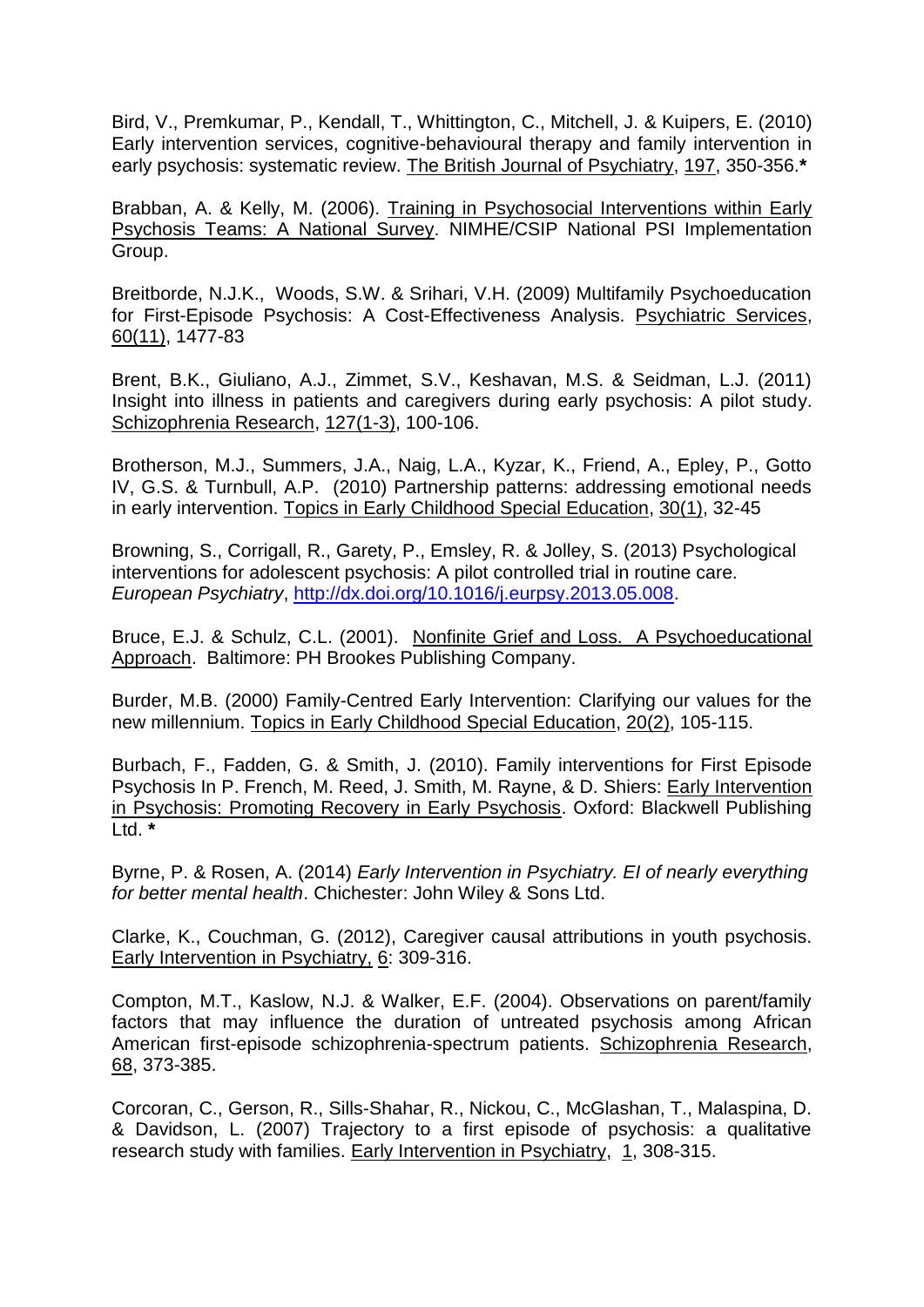Crespo-Facorro, B., Perez-Iglesias, R., Gonzalez-Blanch, C. & Mata, I (2008) Treatment of the first episode of schizophrenia: An update on pharmacologic and psychological interventions. Current Psychiatry Reports, 10(3), 202-209.

De Haan, L., Peters, B., Dingemans, P., Wouters, L. & Linszen, D. (2002). Attitudes of patients toward the first psychotic episode and the start of treatment. Schizophrenia Bulletin, 28(3), 431-442.

De Haan, L., Welborn, K., Krikke, M. & Linszen, D.H. (2004). Opinions of mothers on the first psychotic episode and the start of treatment of their child. European Psychiatry, 19, 226-229. **\***

Department of Health (2001) The Mental Health Policy Implementation Guide. London:HMSO.

Dixon, L.B., Dickerson, F., Bellack, A.S., Bennett, M., Dickinson, D., Goldber, W., Lehman, A., Tenhula, W.N., Calmes, C., Pasillas, R.M., Peer, J. & Kreyenbuhl, J. (2009) The 2009 Schizophrenia PORT Psychosocial Treatment Recommendations and Summary Statements. Schizophrenia Bulletin, 36(1), 48-70.

Early Psychosis Prevention and Intervention Centre (EPPIC) (1997) Working with Families in Early Psychosis. No. 2 in a Series of Early Psychosis manuals. Victoria, Australia: Psychiatric Services Branch, Human Services.

Fadden, G. (2014) Involving the Family in Early Interventions. In P. Byrne & A. Rosen (Eds.) Early Intervention in Psychiatry, EI of nearly everything for better mental health. Chichester: John Wiley & Sons Ltd. **\***

Fadden, G., Birchwood, M., Jackson, C. & Barton, K (2004). Psychological therapies: implementation in early intervention services. In P. McGorry & Jo Gleeson (Eds.) Psychological Interventions in Early Psychosis: A Practical Treatment Handbook. Chichester: John Wiley & Sons Ltd.

Fadden, G. & Smith, J., (2009). Family work in early psychosis. In F. Lobban & C. Barrowclough, A Casebook of Family Interventions for Psychosis. Chichester: Wiley and Sons. **\***

Favrod, J., Crespi, S., Faust, JM., Polari, A., Bonsack, C. & Conus, P. (2011). A psychoeducation tool for patients with first-episode psychosis. Acta Neuropsychiatrica, 23(2), 75-77.

Fisher, H., Bordass, E., & Steele, H. (2004), Siblings' experience of having a brother or sister with first-episode psychosis. Schizophrenia Research, 70 (Supplement 1), 88.

French, P. Smith, J., Shiers, D., Reed, M. & Rayne, M. (2010). Promoting recovery in early psychosis: a practice manual. Oxford : Wiley-Blackwell.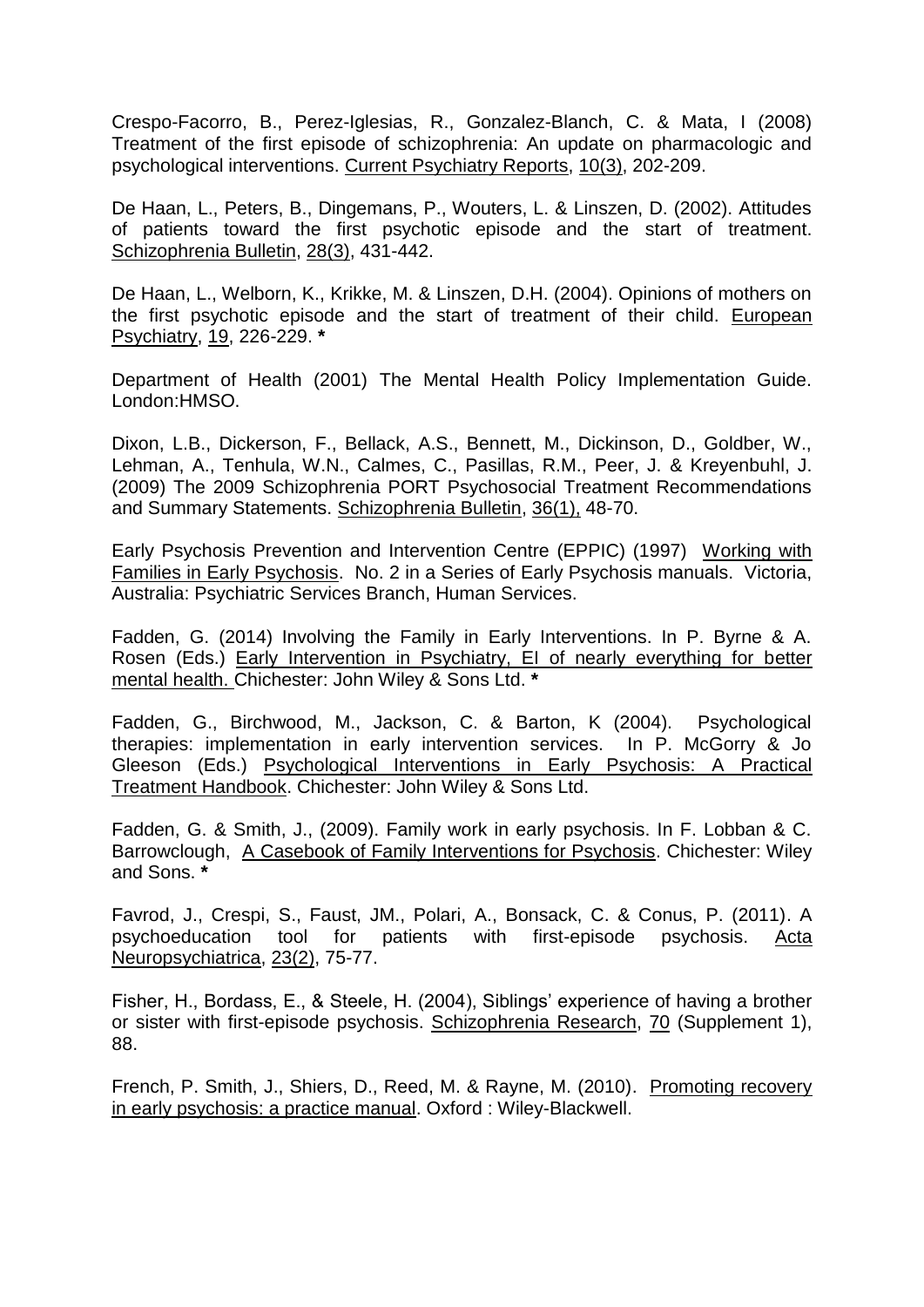Gerson, R., Davidson, L., Booty, A., McGlashan, T., Malespina, D., Pincus, H.A. & Corcoran, C. (2009) Families' experience with seeking treatment for recent-onset psychosis. Psychiatric Services, 60, 812-816.

Gibbons, J.S., Horn, S.H., Powell, J.M. & Gibbons, J.L. (1984). Schizophrenic patients and their families: a survey in a psychiatric service based on a DGH unit. British Journal of Psychiatry, 144, 70-77

Gillam, T. (2010) Early Intervention in Psychosis. British Journal of Wellbeing, 1(1), 34-40.

Gleeson, J., Cotton, S.M., Alvarez-Jimenez, M., Wade, D., Crisp, K., Newman, B., Spiliotacopoulos, D. & McGorry, P.D. (2010) Family outcomes from a randomized controlled trial of relapse prevention therapy in first episode psychosis. Journal of clinical psychiatry, 71(4), 475-483.

Gleeson, J., Jackson, H.J., Staveley, H. & Burnett, P. (1999). Family intervention in early psychosis. In P.D. McGorry, & H.J. Jackson, (Eds.), The Recognition and Management of Early Psychosis. Cambridge: Cambridge University Press.

Gleeson, J., Wade, D., Castle, D. (2008) The EPISODE II trial of cognitive and family therapy for relapse prevention in early psychosis: rationale and sample characteristics. Journal of mental health, 17(1), 19-32, 0963-8237.

Goldstein, M.J., Rodnick, E.H., Evans, J.R., May, P.R.A. & Steinberg, M.R. (1978). Drug and family therapy in the aftercare of acute schizophrenia. Archives of General Psychiatry, 35, 1169-1177.

Gonzalez-Blanch, C., Pardo-Garcia, G., Martinez-Garcia, O., Alvarez-Jimenez, M., Rodriguez-Sanchez, J.M., Vazquez-Barguero, J.L. & Crespo-Farcorro, B. (2010) Effects of family psychoeducation on expressed emotion and burden of care in firstepisode psychosis: a prospective observational study. The Spanish Journal of Psychology, 13 (1), 389-395.

Gonzalez-Pinto, A., Ruiz de Azua, S., Ibanriez, B., Oter-Cuesta, S., Castro-Fornieles, J., Graell-Berna, M., Ugarte, A., Parellada, M., Moreno, D., Soutullo, C., Baeza, I., & Arango, C. (2011) Can positive family factors be protective against the development of psychosis? Psychiatry Research, 186(1), 28-33.

Gopinath, P.S. & Chaturvedi, S.K. (1993). Distressing behaviour of schizophrenics at home. Acta Psychiatrica Scandinavica, 88, 221-222.

Goulding, S.M., Leiner, A.S., Thompson, N.J., Weiss, P.S., Kaslow, N.J. & Compton, M.T. (2008) Family strengths: a potential determinant of the duration of untreated psychosis among hospitalized African-American first-episode patients. Early Intervention in Psychiatry, 2, 162-168

Guo, X, Zhai, J., Liu, Z., Fang, M. et al. (2010) Effect of Antipsychotic Medication Alone vs. Combined With Psychosocial Intervention on Outcomes of Early-Stage Schizophrenia. Archives of General Psychiatry, 67(9), 895-904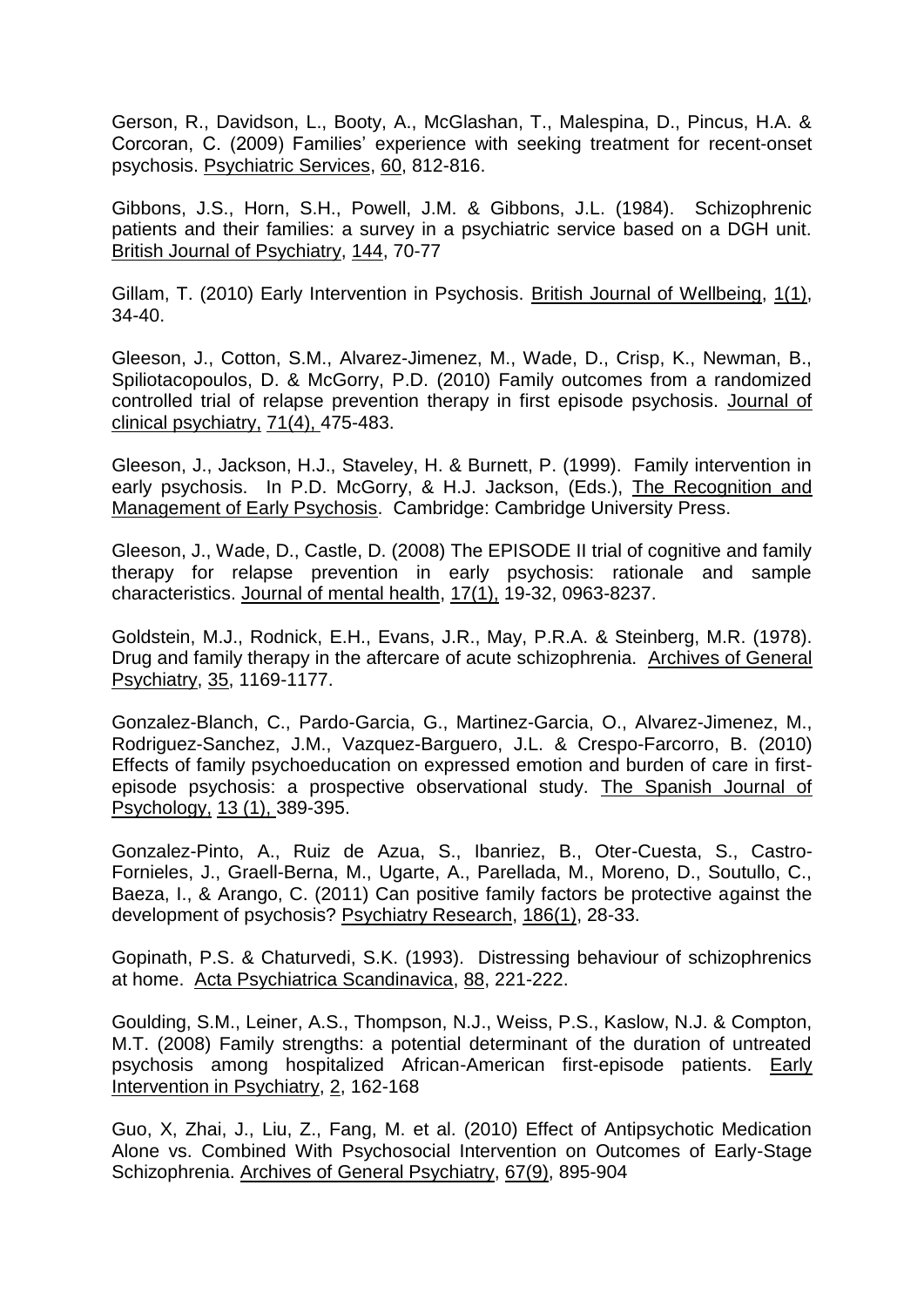Guo, X., Zhai, J., Liu, Z., Fang, M., Wang, B., Wang, C., Hu, C., Sun, X., Lv, L., Lu, Z., Ma, C., He, X., Guo, T., Xie, S., Wu, R., Xue, Z., Chen, J., Twamley, E., Jin, H. & Zhao, J. (2010) Effect of antipsychotic medication alone vs. combined with psychosocial intervention on outcomes of early-stage schizophrenia: a randomized, 1-Year Study. Archives of General Psychiatry, 67, 895 - 904.

Haddock, G. & Lewis, S. (2005). Psychological interventions in early psychosis. Schizophrenia Bulletin, 31, 697-704.

Hardy, KV, Dickson, J.M. & Morrison, A.P. (2009) Journey into and through an early detection of psychosis service: the subjective experience of persons at risk of developing psychosis. Early intervention in psychiatry, 3(1), 52-57.

Heikkila, J., Kartsson, H., Taminien, T., Lauerma, H., Ilonen, T., Leinonen, K.M., Wallenious, E., Virtanen, H., Heisimaa, M., Koponen, S., Jalo, P., Kaljonen, A. & Salakangas, R.K. (2002). Expressed emotion is not associated with disorder severity in first episode mental disorder. Psychiatry Research, 111, 155-165

Huguelet, P., Favre, S., Binyet, S., Gonzalez, C. & Zambala, I. (1995). The use of the Expressed Emotion Index as a predictor of outcome in first admitted psychiatric patients in a French speaking area of Switzerland. Acta Psychiatrica Scandinavica, 92, 447-452

Initiative to reduce the impact of schizophrenia (IRIS) (2009) Guidelines for early intervention in psychosis. Available from: [http://iris-initiative.org.uk/practitioner](http://iris-initiative.org.uk/practitioner-learning/training-cd/iris-guidelines-/)[learning/training-cd/iris-guidelines-/](http://iris-initiative.org.uk/practitioner-learning/training-cd/iris-guidelines-/) Accessed on 15<sup>th</sup> September 2009

Ishikura, S., Yamasaki, S., Ando, S., Nishida, A., Tanoue, M., Nimura, J., Asukai, N. & Okazaki, Y. (2014) Association between parents' trust in mental health professionals and disengagement from psychiatric service within the first 6 months of initial treatment of schizophrenia. *Early Intervention in Psychiatry,* doi:10.1111/eip.12162.

Iyer, S.N., Loohuis, H., Pawliuk, N., Joober, R. & Malla, A.K. (2011) Concerns reported by family members of individuals with first-episode psychosis. Early Intervention in Psychiatry, 5, 163-167.

Jones, D.W. (2004). Families and serious mental illness: Working with loss and ambivalence. British Journal of Social Work, 34(7), 961-979.

Jones, K. (2009) Addressing the needs of carers during early psychosis. Early Intervention in Psychiatry, 3(s1), S22-S26

Kelly, M., O'Meara Howard, A.. & Smith, J. (2007). Early Intervention in psychosis: A rural perspective. Journal of Psychiatric and Mental Health Nursing, 14, 203-208.

Killackey, E. (2009) Psychosocial and psychological interventions in early psychosis: essential elements for recovery. Early Intervention in Psychiatry, 3, 517-521.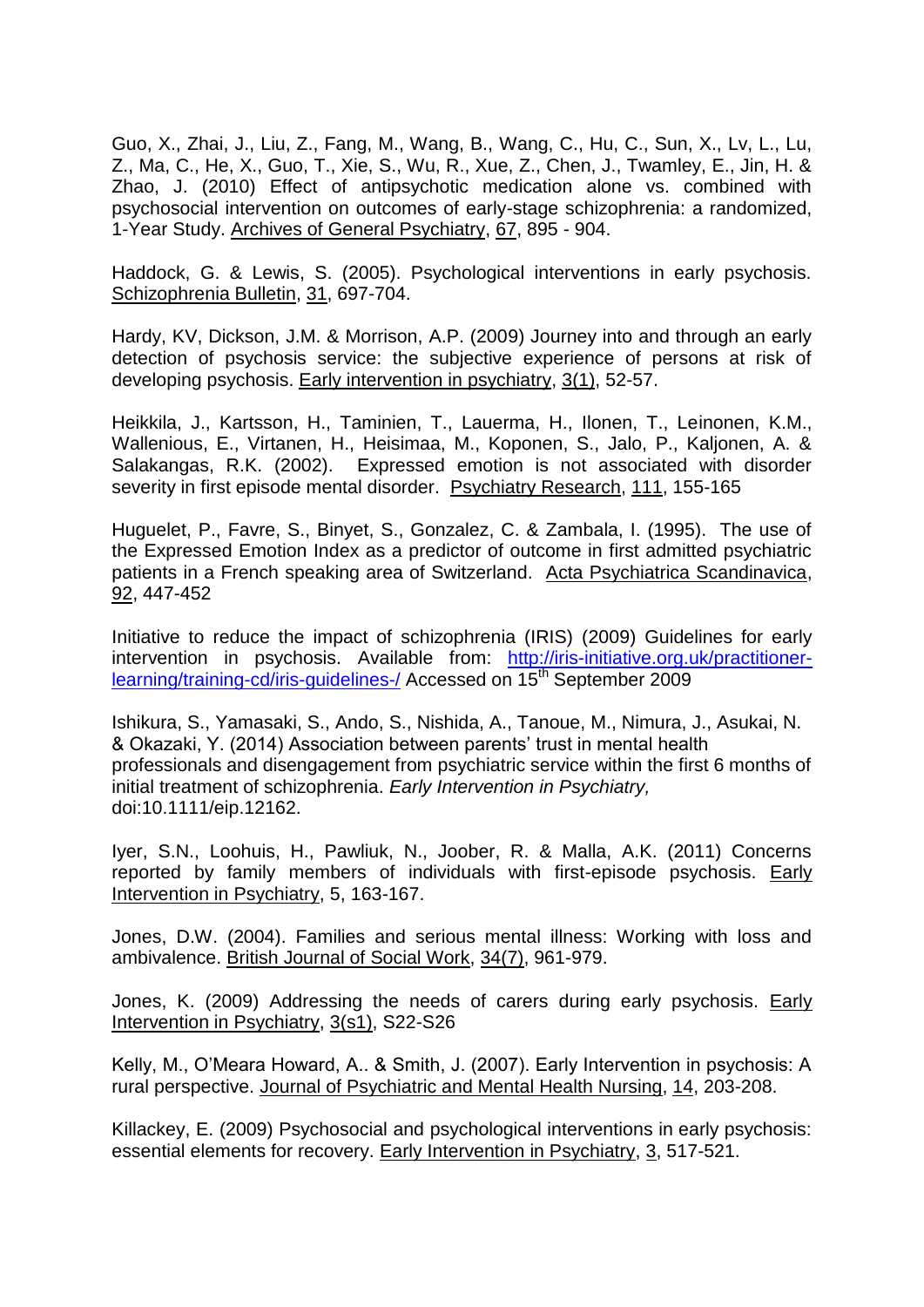Kuipers, E. & Ruane, D. (2000). EE and burden in first onset psychosis. In M. Birchwood, D. Fowler & C. Jackson (Eds.). Psychosis: Psychological Approaches and their Effectiveness. London: Gaskell Press.

Kuipers, E. (2011) Cognitive behavioural therapy and family intervention for psychosis – evidence-based but unavailable? The next steps. Psychoanalytic Psychotherapy, 25, 69-74

Lafond, V. (2002). Grieving Mental Illness: A Guide for Patients and their Caregivers. Toronto: University of Toronto Press Inc.

Leavey, G., Gulamhussein, S, Papadopoulos, C., Johnson-Sabine, E., Blizard, B. & King, M. (2004) A randomized controlled trial of a brief intervention for families of patients with a first episode psychosis. Psychological Medicine, 34, 423-431

Lehtinen, K. (1993). Need-adapted treatment of schizophrenia: a five-year follow-up study from the Turku project. Acta Psychiatrica Scandinavica, 87, 96-101

Lester, H., Marshall, M., Jones, P., Fowler, D., Amos, T., Khan, N. & Birchwood, M. (2011). Views of young people in early intervention services for first-episode psychosis in England. Psychiatric Services, 62(8), 882-887. **\***

Lihong, Q., Shimodera, S., Fujita, H., Morokuma, I., Nishida, A., Kamimura, N., Mizuno, M., Furukawa, T. A. and Inoue, S. (2012), Duration of untreated psychosis in a rural/suburban region of Japan. Early Intervention in Psychiatry, 6: 239–246.

Linszen, D., Dingemans, P., Van der Does, J.W., Nugter, A,. Scholte, P., Lenior, R. & Goldstein, M.J. (1996). Treatment, expressed emotion and relapse in recent onset schizophrenic disorders. Psychological Medicine, 26, 333-242.

Martens, L., & Addington, J. (2001). Psychological well-being of family members with schizophrenia. Social Psychiatry and Psychiatric Epidemiology, 36, 128-133

McCann, T.V., Lubman, D.I. & Clark, E. (2009) First-time primary caregivers' experience of caring for young adults with first-episode psychosis. Schizophrenia Bulletin, 37(2), 381-8.

McCann, T.V., Lubman, D.I. & Clark, E. (2011) First-time primary caregivers' experience accessing first-episode psychosis services. Early Intervention in Psychiatry, 5, 156-162.

[McGorry PD,](http://www.ncbi.nlm.nih.gov/pubmed?term=%22McGorry%20PD%22%5BAuthor%5D) [Hickie IB,](http://www.ncbi.nlm.nih.gov/pubmed?term=%22Hickie%20IB%22%5BAuthor%5D) [Yung AR,](http://www.ncbi.nlm.nih.gov/pubmed?term=%22Yung%20AR%22%5BAuthor%5D) [Pantelis C](http://www.ncbi.nlm.nih.gov/pubmed?term=%22Pantelis%20C%22%5BAuthor%5D) & [Jackson HJ.](http://www.ncbi.nlm.nih.gov/pubmed?term=%22Jackson%20HJ%22%5BAuthor%5D) (2006) Clinical staging of psychiatric disorders: a heuristic framework for choosing earlier, safer and more effective interventions. *Australian and New Zealand Journal of Psychiatry* **40**, 616- 622.

McGorry, P., Johanessen, J.O., Lewis, S., Birchwood, M., Malla, A., Nordentoft, M., Addington, J. & Yung, A. (2010) Early intervention in psychosis: keeping faith with evidence-based health care. Psychological Medicine, 40, 399-404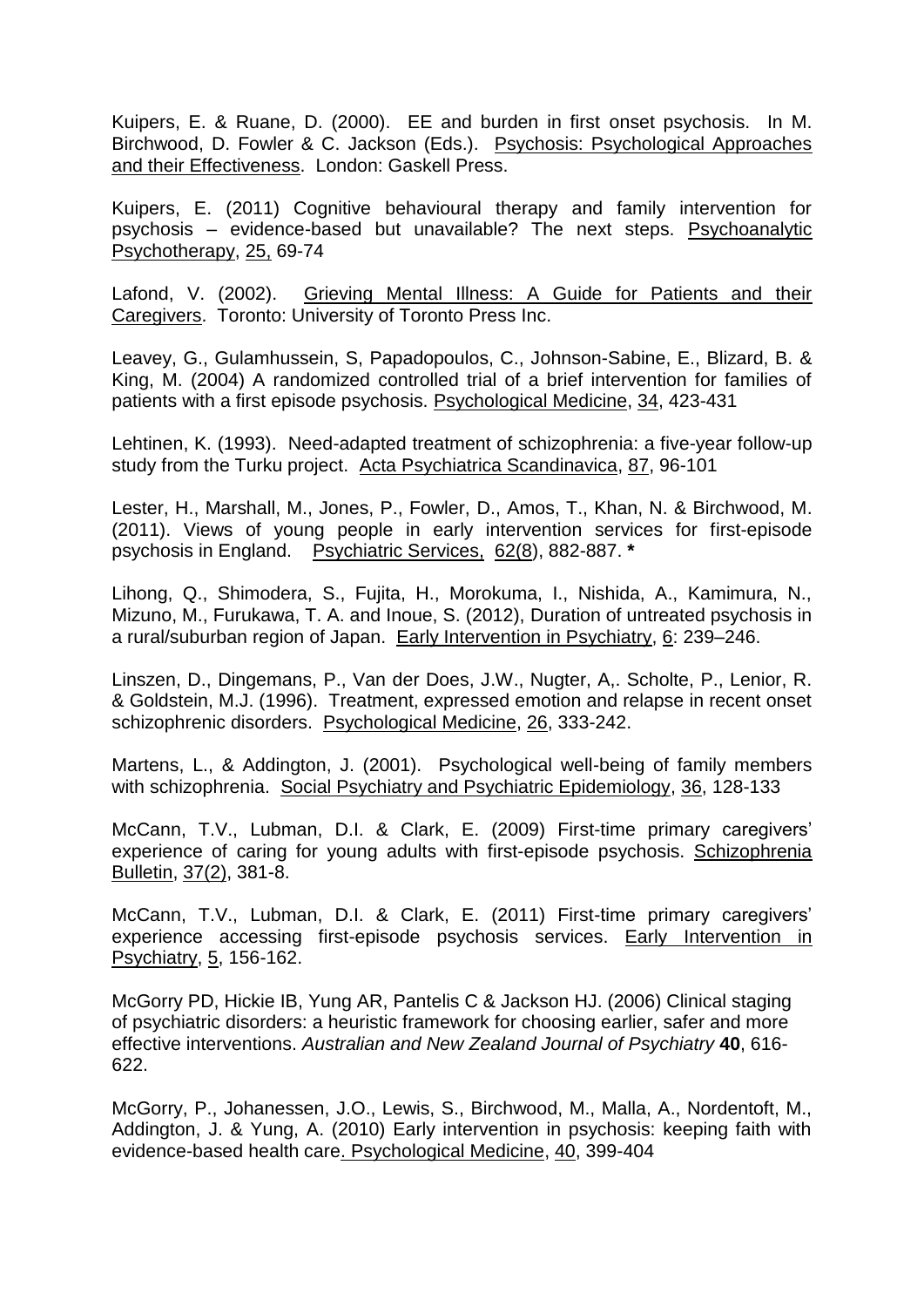McCrone, P., Knapp, M., & Dhanasir, S. (2009) Economic impact of services for firstepisode psychosis: a decision model approach. Early Intervention in Psychiatry, 3, 266-273. **\***

Macneil CA, Hasty MK, Berk M, Henry L, Evans M, Redlich C, Daglas R, McGorry PD & Conus P. (2011) Psychological needs of adolescents in the early phase of bipolar disorder: implications for early intervention. *Early Intervention in Psychiatry* **5**, 100-107.

Miller, F. (1996). Grief therapy for relatives of persons with serious mental illness. Psychiatric Services, 47, 633-637

Mirella, R., Antonio, L., Paolo, S., Frasesca, P., Emanural, L., Maurizio, M., Silvio,S., Stefano, T., Sarah, T., Katia, D.S., Doriana, C., Carla., Simona, T., Angelo, F., Giovanni, P. & Chiara, B. (2017). Family burden, emotional distress and service satisfaction in first episode psychosis. Data from the GET UP trial. Frontiers in Psychology, 8.

Morin, M.H. & St-Onge, M. (2015). Factors predicting parent's adaptation when supporting their young adult during a first-episode psychosis. Early Intervention in Psychiatry, DOI:10.1111/eip.12263

National Mental Health Development Unit. (2011) Young People's Guide to Transition. London: Young Minds. Accessed: <http://www.youngminds.org.uk/document-library/pdf/ym-transitions-guide-yp>

National Mental Health Development Unit. (2011) Guide to Transition for Parents and Carers. London: Young Minds. Accessed: <http://www.youngminds.org.uk/document-library/pdf/ym-transitions-guide-parents>

Newman, S., Simonds, L.M. & Billings, J. (2011) A narrative analysis investigating the impact of first episode psychosis on siblings' identity. Psychosis: Psychological, Social and Integrative Approaches, 1752-2447.

Newstead, L. & Kelly, M. (2003). Early intervention in psychosis: who wins, who loses, who pays the price? Journal of Psychiatric and Mental Health Nursing, 10, 83- 88

Nilsen, L., Norheim, I., Frich, J.C., Friis, S. & Rossberg, J.I. (2015). Challenges for group leaders working with families during early psychosis: A qualitative study. BMC Psychiatry, DOI:org/10.1186/s12888-015-0540-8.

[Norman RM,](http://www.ncbi.nlm.nih.gov/pubmed?term=%22Norman%20RM%22%5BAuthor%5D) [Manchanda R,](http://www.ncbi.nlm.nih.gov/pubmed?term=%22Manchanda%20R%22%5BAuthor%5D) [Malla AK,](http://www.ncbi.nlm.nih.gov/pubmed?term=%22Malla%20AK%22%5BAuthor%5D) [Windell D,](http://www.ncbi.nlm.nih.gov/pubmed?term=%22Windell%20D%22%5BAuthor%5D) [Harricharan R,](http://www.ncbi.nlm.nih.gov/pubmed?term=%22Harricharan%20R%22%5BAuthor%5D) [Northcott S.](http://www.ncbi.nlm.nih.gov/pubmed?term=%22Northcott%20S%22%5BAuthor%5D) (2011) Symptom and functional outcomes for a 5 year early intervention program for psychoses. Schizophrenia Research,129, 111-115.

O'Brien, M.P., Zinberg, J.L., Bearden, C.E., Daley, M., Niendam, T.A., Kopelowicz & Cannon, T.D. (2007). Psychoeducational multi-family group treatment with adolescents at high risk for developing psychosis. Early Intervention in Psychiatry, 1, 325-332.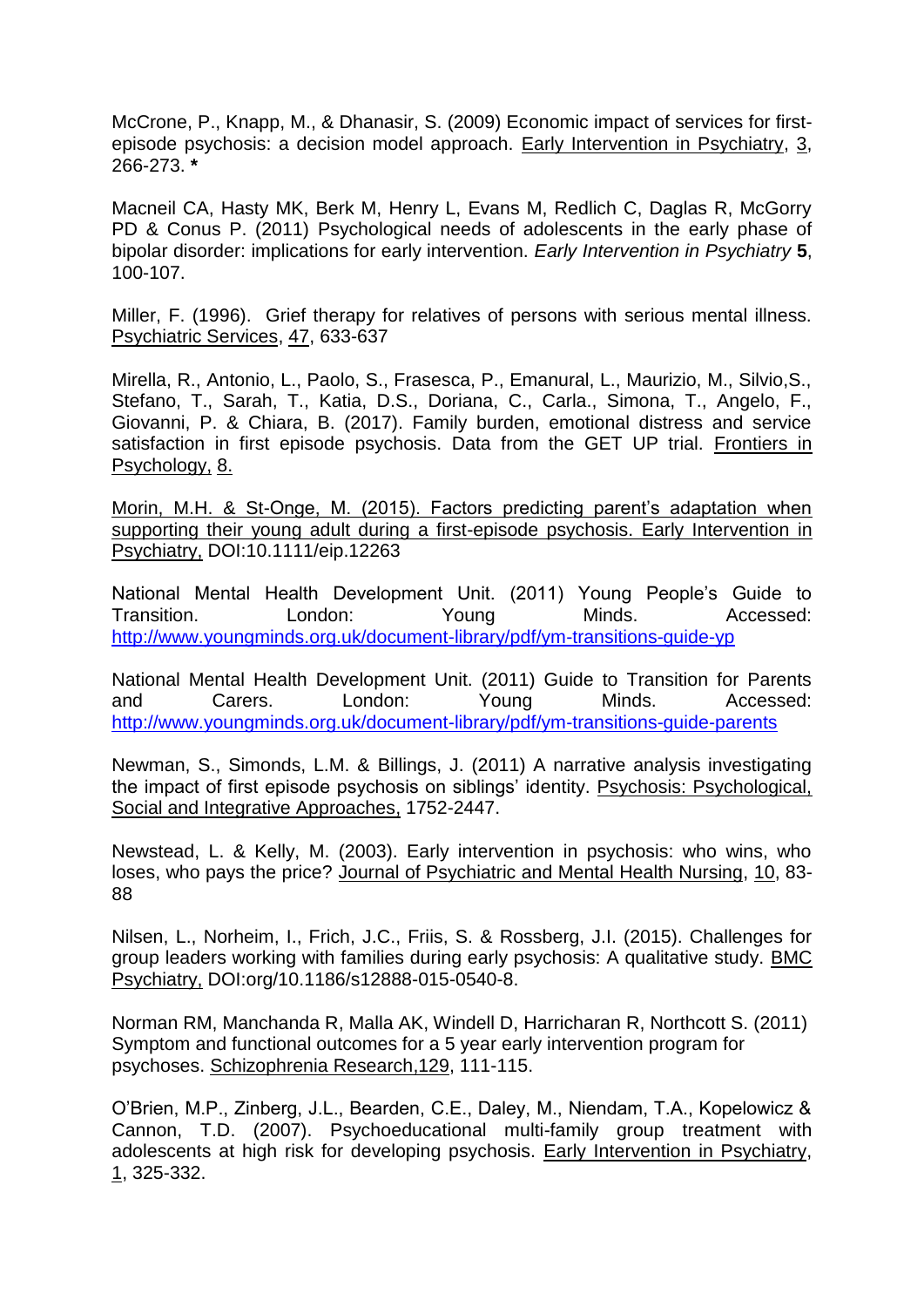O'Brien, M.P., Zinberg, J.L., Bearden, C.E., Lopez, S.R., Kopelowicz A., Daley, M., & Cannon, D.T. (2008). Parent attitudes and parent adolescent interaction in families of vouth at risk for psychosis and with recent-onset psychotic symptoms. Early Intervention in Psychiatry, 2, 268-276.

Onwumere, J., Smith, B. & Kuipers, E. (2010) Families and Psychosis. In Principles of Social Psychiatry, Second Edition (eds C. Morgan and D. Bhugra). Chichester: John Wiley & Sons, Ltd.

Onwumere, J., Bebbington, P. & Kuipers, E. (2011). Family interventions in early psychosis: specificity and effectiveness. Epidemiology and Psychiatric Science, 20(2), 113-119.

Onwumere, J., Kuipers, E., Bebbington, P., Dunn, G., Freeman, D., Fowler, D. & Garety, P. (2011) Coping styles in carers of people with recent and long-term psychosis. Journal of Nervous & Mental Disease, 199(6), 423-424.

Parker, C., Clements, L., Harbour, A. & Honigmann, J. (2011) Transitions in Mental Health Care: A guide for health and social care professionals on the legal framework for the care, treatment and support of young people with emotional and psychological problems during their transition years. London: Young Minds Accessed: [http://www.youngminds.org.uk/document-library/pdf/ym-transitions](http://www.youngminds.org.uk/document-library/pdf/ym-transitions-professionals-darker-green)[professionals-darker-green](http://www.youngminds.org.uk/document-library/pdf/ym-transitions-professionals-darker-green)

Patterson, P., Birchwood, M. & Cochrane, R. (2000). Preventing the entrenchment of high expressed emotion in first episode psychosis: early developmental attachments pathways. Australian and New Zealand Journal of Psychiatry, 34, S191-197.

Penn, D.L., Waldheter, E.J., Perkins, D.O., Mueser, K.T. & Lieberman, J.A. (2005). Psychosocial treatment for first-episode psychosis: A research update. American Journal of Psychiatry, 162, 2220-2232.

Raune, D., Kuipers, E. & Bebbington, P.E. (2004). Expressed emotion at firstepisode psychosis: investigating a carer appraisal model. British Journal of Psychiatry, 184, 321-326

Reed, M., Peters, S. and Banks, L. (2010) Sharing Care with Families, in Promoting Recovery in Early Psychosis: A Practice Manual (eds. P. French, J. Smith, D. Shiers, M. Reed and M. Rayne), Wiley-Blackwell, Oxford, UK. **\***

Riley G, Gregory N, Bellinger J, Davies N, Mabbott G & Sabourin R. (2011) Carers education groups for relatives with a first episode of psychosis: an evaluation of an 8 week education group. Early Intervention in Psychiatry, 5, 57-63.

Rossberg J. I. , Johannessen , J.O., Klungsoyr, O., Opjordsmoen, S., Evensen, J., Fjell, A., Haahr, U., Joa, I., Langeveld, J., Larsen, T.K., Melle, I., Rund, B.R., Simonsen, E. , ten Velden W. , Vaglum, P., Friis, S. & McGlashan, T. (2010) Are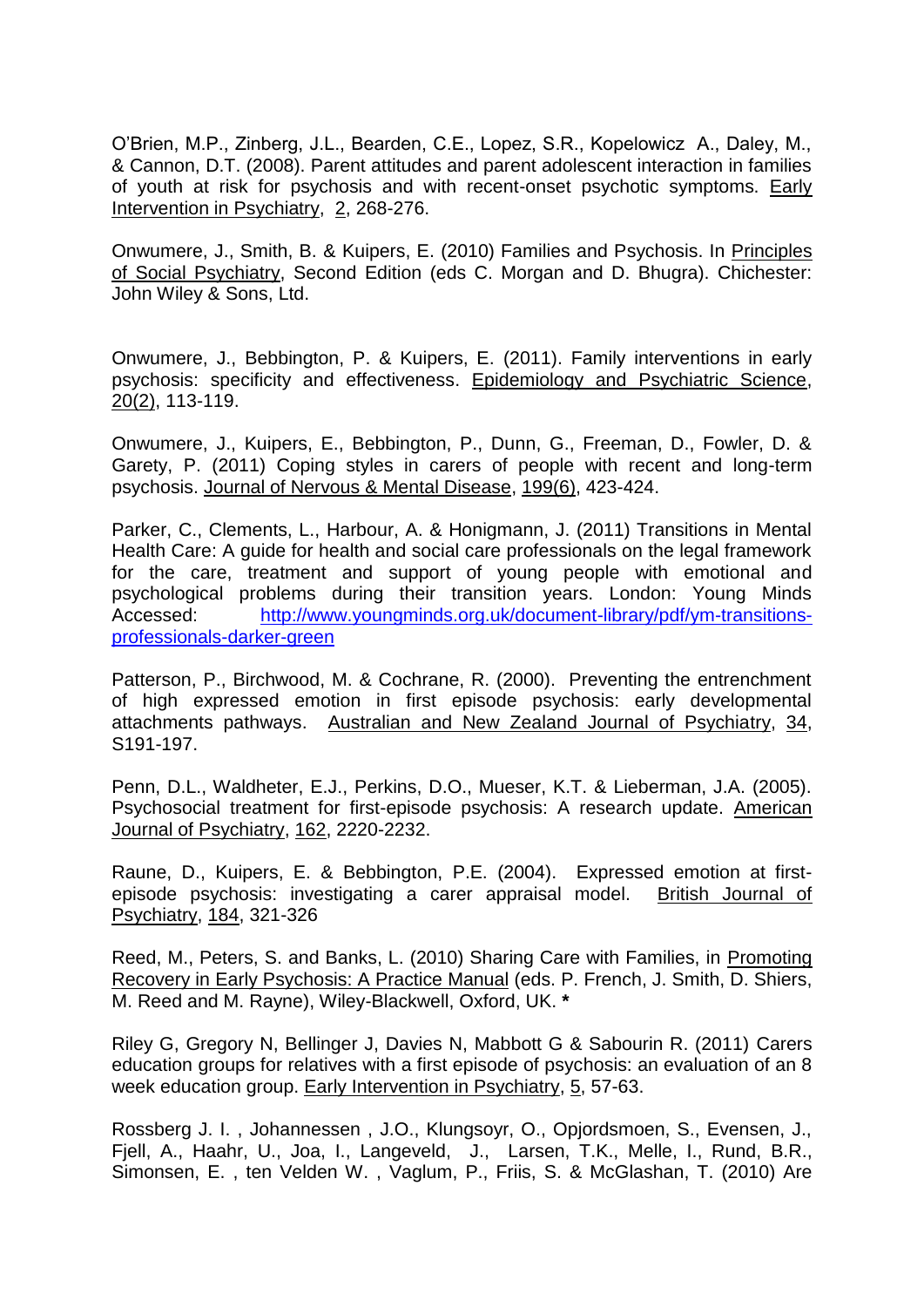multi family groups appropriate for patients with first episode psychosis? A 5-year naturalistic follow-up study. Acta Psychiatrica Scandinavica, 1 – 11.

Rund, B.R., Moe, L., Sollien, T., Fjell, A., Borchgrevink, T., Hallert, M. & Naess, P.O. (2007) The Psychosis Project: outcome and cost-effectiveness of a psychoeducational treatment programme for schizophrenic adolescents. Acta Psychiatrica Scandinavica, 89 (3), 211-128.

Rund, B.R., Aeie, M., Borchgrevink, T.S. & Fjell, A. (1995). Expressed emotion, communication deviance and schizophrenia. Psychopathology, 28, 220-228

Schlosser, D. A., Miklowitz, D. J., O'Brien, M. P., De Silva, S. D., Zinberg, J. L. and Cannon, T. D. (2012). A randomized trial of family focused treatment for adolescents and young adults at risk for psychosis: study rationale, design and methods. Early Intervention in Psychiatry, 6: 283–291.

Seikkula, J, Aaltonen, J, Alakare, B, Haarakangas, K, Keränen, J. & Lehtinen, K. (2006) Five-year experience of first-episode nonaffective psychosis in open-dialogue approach: Treatment principles, follow-up outcomes, and two case studies. Psychotherapy Research, 16(2), 214-228.

Seikkula, J., Aaltonen, J., Rasinkangas, A., Alakare, B., Holma, J. & Lehtinen, V. (2003) Open Dialogue Approach: Treatment Principles and Preliminary Results of a Two-year Follow-up on First Episode Schizophrenia. Ethical and Human Sciences and Services, 5(3), 163-182

Selick, A., Durbin, J., Vu, N., O'Connor, K., Volpe, T. & Lin, E. (2017). Barriers and facilitators to implementing family support and education in early psychosis intervention programmes: A systematic review. Early Intervention in Psychiatry. DOI: 10.1111/eip.12400.

Sin, J., Moone, N. & Wellman, N. (2005). Developing services for the carers of young adults with early-onset psychosis – listening to their experiences and needs. Journal of Psychiatric and Mental Health Nursing, 12, 589-597.

Sin, J., Moone, N. & Newell, J. (2007). Developing services for the carers of young adults with early-onset psychosis – implementing evidence-based practice on psycho-educational family intervention. Journal of Psychiatric Mental Health Nursing, 14, 282-290.

Singh, S.P. & Grange, T. (2006). Measuring pathways to care in first-episode psychosis: A systematic review. Schizophrenia Research, 81, 75-82.

Slade, M., Holloway, F. & Kuipers, E. (2004). Skills development and family interventions in an early psychosis service. Journal of Mental Health, 12 (4), 405- 415

Smith,J. Fadden, G. & O'Shea, M.(2009) Interventions with siblings. In F. Lobban and C. Barrowclough (Eds.) A Casebook of Family Interventions for Psychosis.Chichester: Wiley and Sons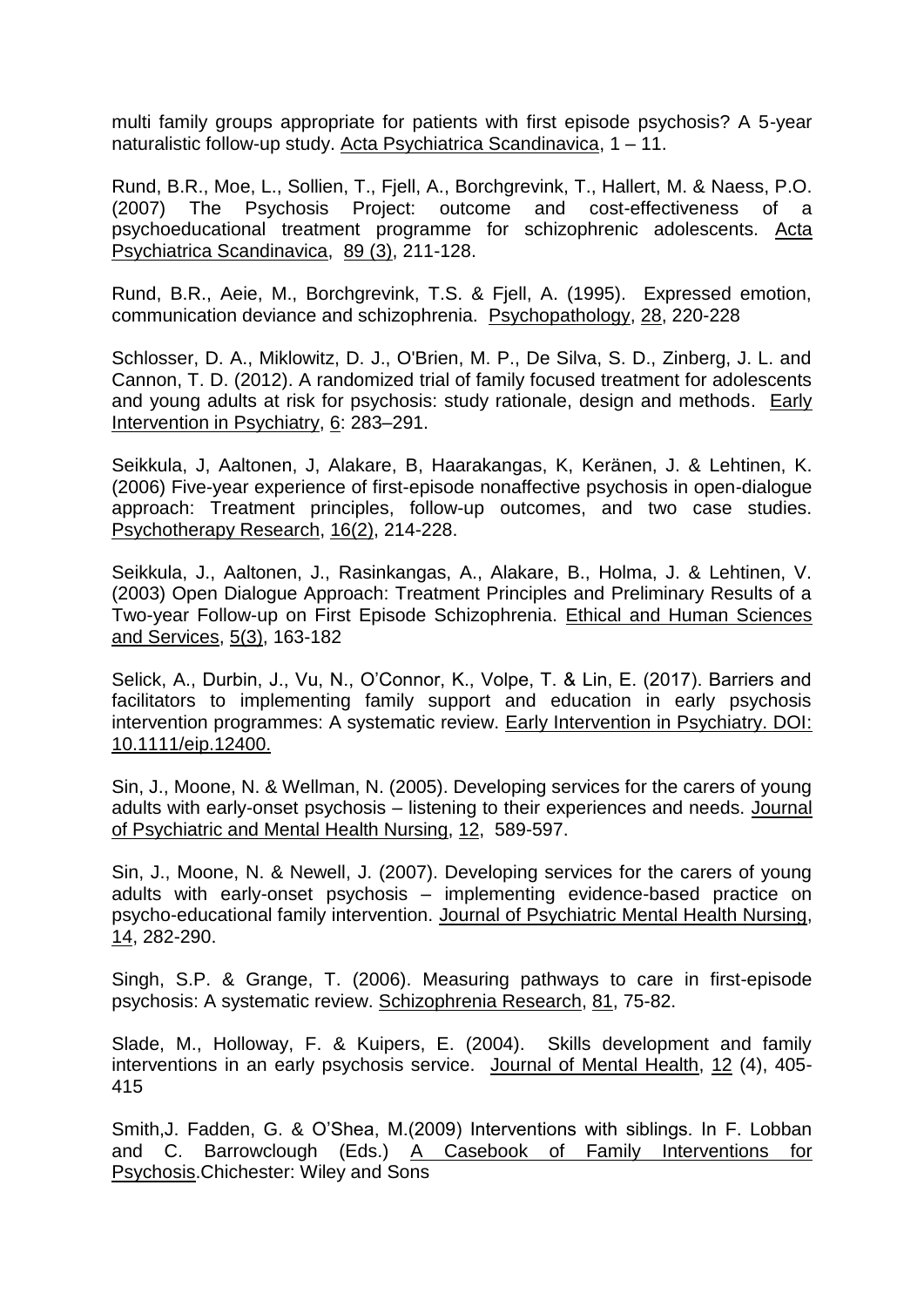Smith,J. Fadden,G. & Taylor,L.(2010) The Needs of siblings in First Episode Psychosis In P.French, M.Reed, J.Smith, M.Rayne and D.Shiers (Eds) Early Intervention in Psychosis: Promoting Recovery. Oxford: Blackwell Publishing Ltd.

Tennakoon, L., Fannon, D., Doku, V., O'Ceallaigh, S., Soni, W. & Santamaria, M. (2000). Experience of care-giving: relatives of people experiencing a first episode of psychosis. British Journal of Psychiatry, 177, 529-533

Wainwright, L.D., Glentworth, D., Haddock, G., Bentley, R. & Lobban, F. (2014) What do relatives experience when supporting someone in early psychosis? Psychology and Psychotherpay: Theory, Research, and Practice, doi: 10.1111/papt.12024. [Epub ahead of print]

White, A. (2002). Working with families: Evaluation of an integrated positive approach to recent onset psychosis. Presentation at the BABCP  $30<sup>th</sup>$  Anniversary Annual Conference. University of Warwick, UK.

Wolthaus, J.E.D., Dingemans, P.M.A.J., Schene, A.H., Linszen, D.H., Wiersma, D., Van Den Bosch, R.J., Cahn, W. & Hijman, R. (2002). Caregiver burden in recent onset schizophrenia and spectrum disorders: The influence of symptoms and personality traits. Journal of Nervous and Mental Disease, 190, 241-247

Wong, C., Davidson, L., Anglin, D., Link, B., Gerson, R., Malaspina, D., McGlashan, T. & Corcoran, C. (2009) Stigma in families of individuals in early stages of psychotic illness: family stigma and early psychosis. Early Intervention in Psychiatry, 3(2), 108- 115.

Wong, C., Davidson, L., McGlashan, T., Gerson, R., Malaspina, D., & Corcoran, C. (2008) Comparable family burden in families of clinical high-risk and recent-onset psychosis patients. Early intervention in psychiatry, 2, 256-261

Yang, L H., Phillips, M.R, Licht, D.M, & Healey, J.M (2004). Causal attributions about schizophrenia in families in China: Expressed emotion and patient relapse. Journal of Abnormal Psychology, 113, (4), 592-602

Zhang, M., Wang, M., Li, J. & Phillips, M.R. (1994). Randomised-control trial of family intervention for 78 first-episode male schizophrenic patients. British Journal of Psychiatry, 165(24) (Supplement), 96-102

Zubin, J. & Spring, B. (1977). Vulnerability - a new view of schizophrenia. Journal of Abnormal Psychology, 86, 103-126.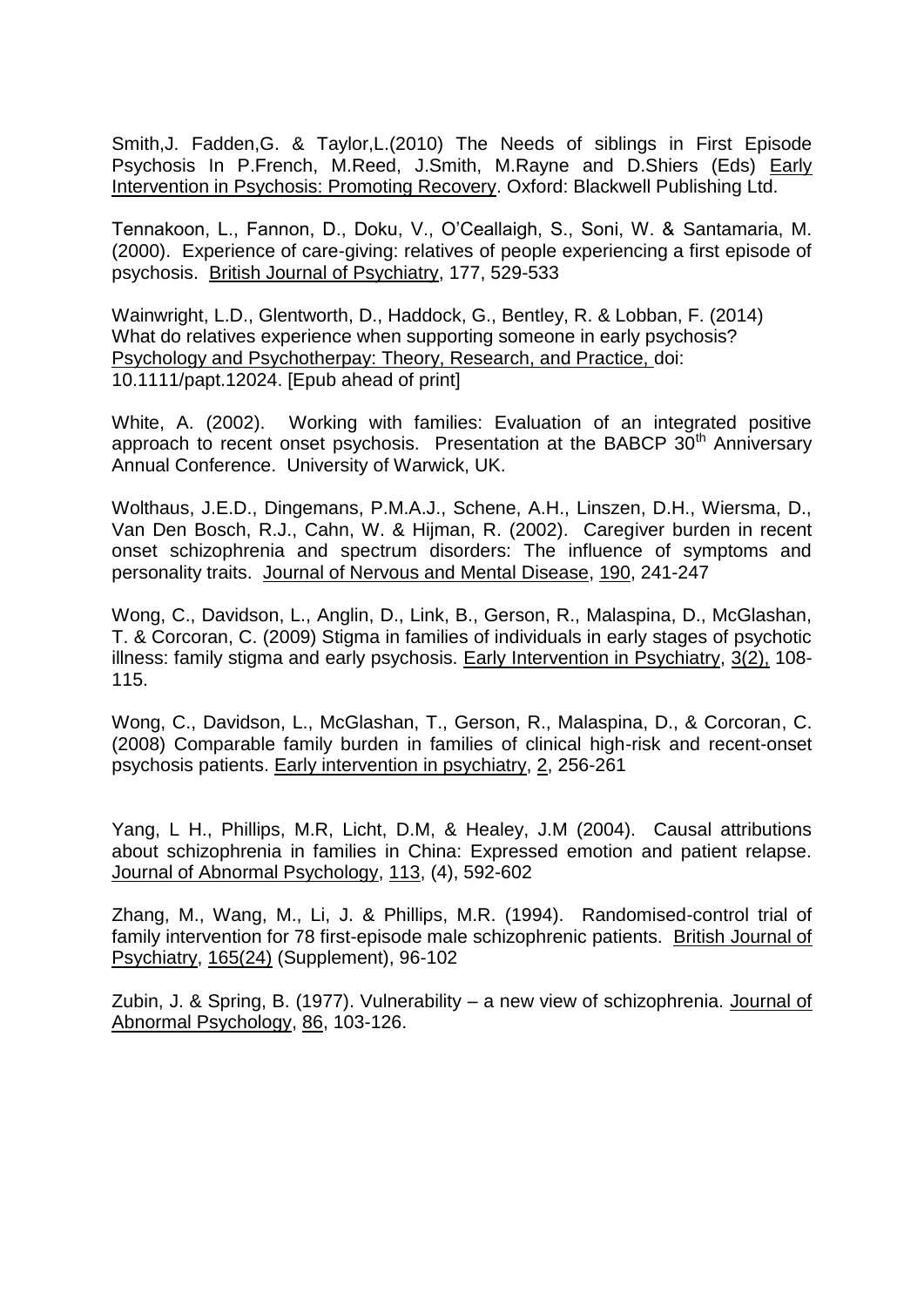## **Resource List**

To get **help** as a young person or carer, you could initially talk to a relative, youth worker, teacher or school/college nurse or counsellor. For more information or advice about psychosis contact:

- **Your local doctor**
- **Your Local Early Intervention Service,**
- **Websites**

[www.am-i-ok.co.uk](http://www.am-i-ok.co.uk/) – Buckinghamshire EI service website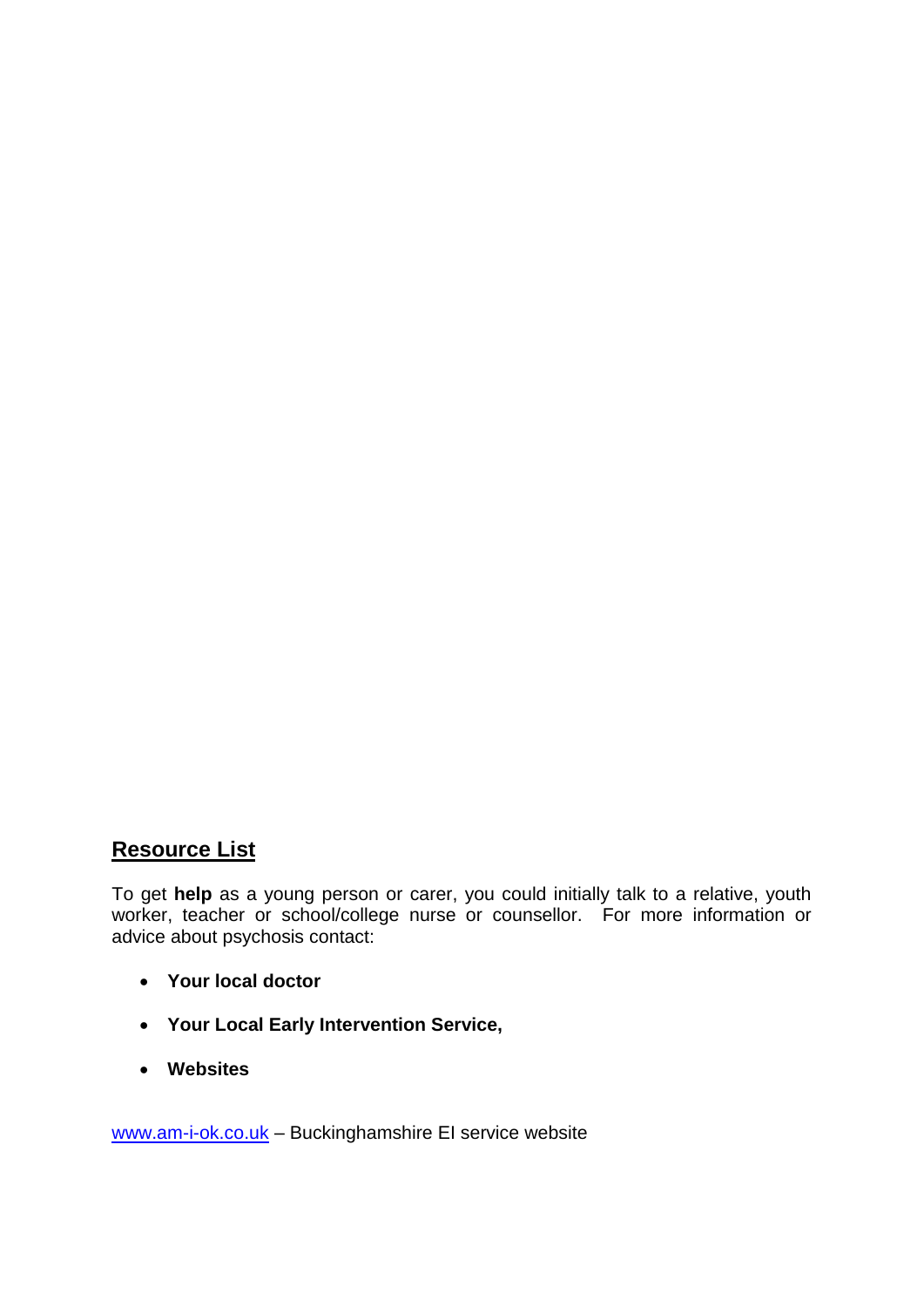[www.youngminds.org.uk](http://www.youngminds.org.uk/) - Youth mental health site targeted at 16-25 year olds providing useful information and support for understanding and coping with mental health issues.

[www.bcss.org](http://www.bcss.org/) - British Columbia website with lots of downloadable helpful information.

[www.iris-initiative.org.uk](http://www.iris-initiative.org.uk/) – UK site promoting good practice in early intervention services for psychosis.

[www.rethink.org](http://www.rethink.org/) - UK Rethink site which has user friendly mental health information with loads of helpful links.

[www.readthesigns.org](http://www.readthesigns.org/) - Colourful interactive youth site promoting understanding and open mindedness about mental health in Britain.

[www.psychosissucks.ca](http://www.psychosissucks.ca/) – Informative Canadian site with youth appeal and helpful explanations of psychosis.

[www.getontop.org](http://www.getontop.org/) – Australian site aimed at helping young people cope with and manage mental health issues.

[www.eppic.org.au](http://www.eppic.org.au/) – Website of influential Australian service for people with first episode psychosis with comprehensive downloadable information sheets for young people and families.

[www.earlydetection.csip.org.uk](http://www.earlydetection.csip.org.uk/) - Early detection website with guidance on early detection and intervention, downloadable factsheets and powerpoint presentations.

[www.wheres-your-head-at.org/](http://www.wheres-your-head-at.org/) - A website focusing on mental health information for young people. It aims to cut through the myths and stigma surrounding mental health to allow people to make informed decisions about where to seek help from and what they can do to help themselves.

[www.gethelpearly.ca/home.htm](http://www.gethelpearly.ca/home.htm) - This Canadian website is an Early Psychosis Intervention (EPI) Youth and Family Education Initiative developed in partnership with the [Ontario Working Group on Early Intervention in Psychosis](http://www.gethelpearly.ca/www.earlypsychosis.com)

[www.pepp.ca](http://www.pepp.ca/) – Website of the Canadian PEPP EI service

[www.tips-info.com/index.cfm?id=126154](http://www.tips-info.com/index.cfm?id=126154) – TIPS (Norway) website

[www.wheres-your-head-at.com](http://www.wheres-your-head-at.com/) Birmingham Youth mental health service mental health awareness website

[http://en.wikipedia.org/wiki/Early\\_intervention\\_in\\_psychosis](http://en.wikipedia.org/wiki/Early_intervention_in_psychosis) Wikipedia entry on early intervention in psychosis or early psychosis. Wikipedia is an important source of information for the general public

[www.aminormal.org](http://www.aminormal.org/) North East EI services website